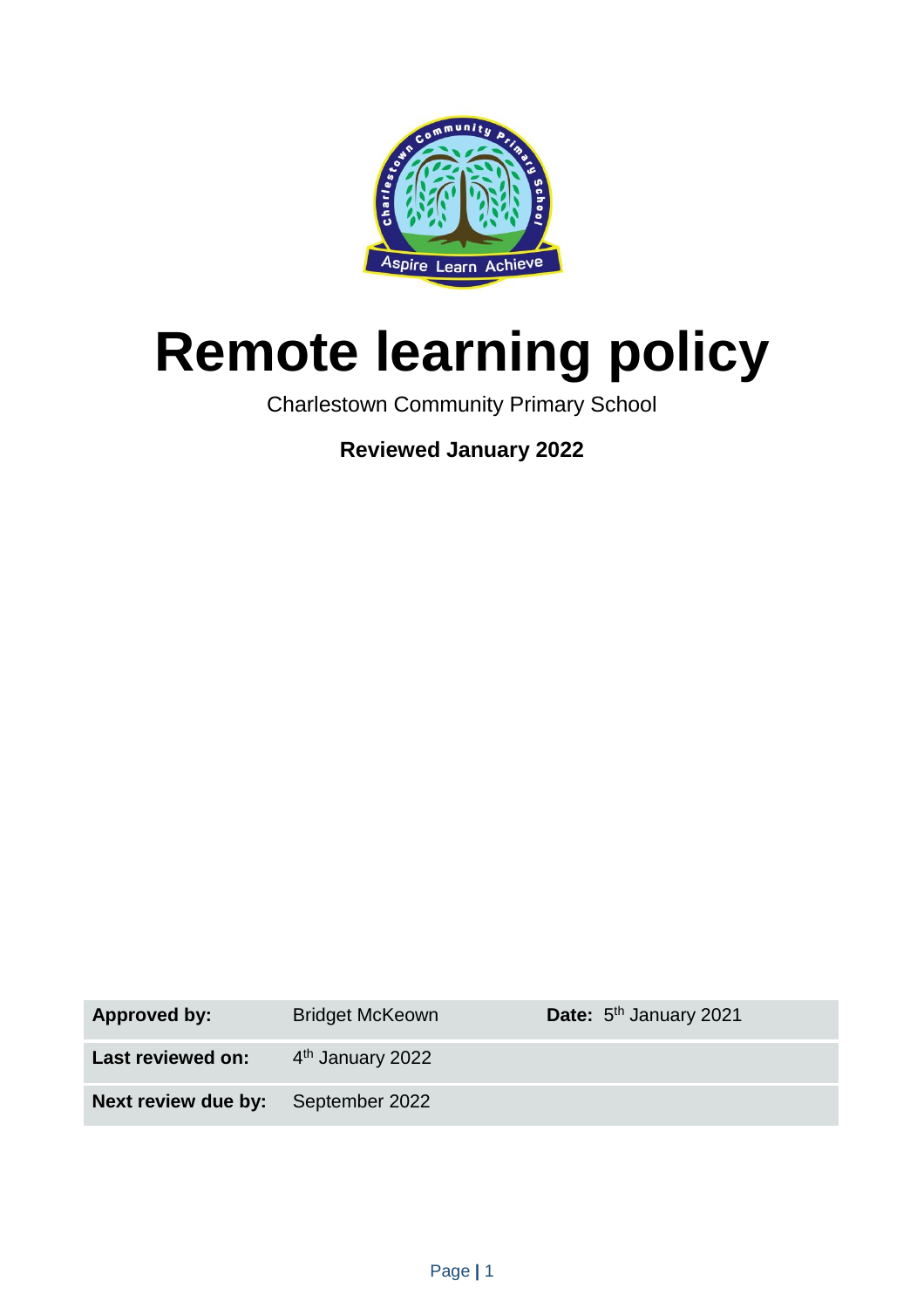# **Contents**

# <span id="page-1-0"></span>**1. Aims**

This remote learning policy aims to:

- Ensure consistency in the approach to remote learning for pupils who aren't in school
- Set out expectations for all members of the school community with regards to remote learning
- Provide appropriate guidelines for data protection

# <span id="page-1-1"></span>**2. Roles and responsibilities**

- Headteacher Ms Collis [head@charlestown.manchester.sch.uk](mailto:head@charlestown.manchester.sch.uk)
- Deputy Headteacher Ms Smith [deputy@charlestown.manchester.sch.uk](mailto:deputy@charlestown.manchester.sch.uk)
- Digital lead Mr Higginbotham [Higginbotham.p@charlestown.manchester.sch.uk](mailto:Higginbotham.p@charlestown.manchester.sch.uk)
- SENCO –Ms Peters [peters.s@charlestown.manchester.sch.uk](mailto:peters.s@charlestown.manchester.sch.uk)

# **2.1 Teachers**

If teachers are absent but able to work from home, they must be assessed as well enough to provide remote learning from home and must be available between 8.45 and 3.30pm.

If they're unable to work for any reason during this time, for example due to sickness or caring for a dependent, they should report this using the normal absence procedure.

The class will then be taught by another teacher in their absence. Support staff may cover small absences during this time if there is no other option available to the school.

When providing remote learning, teachers are responsible for:

Setting daily work for children who are not in school but well enough to work

This includes daily English and Maths and Foundation subject work equivalent to a school day

o Work should be uploaded to SeeSaw daily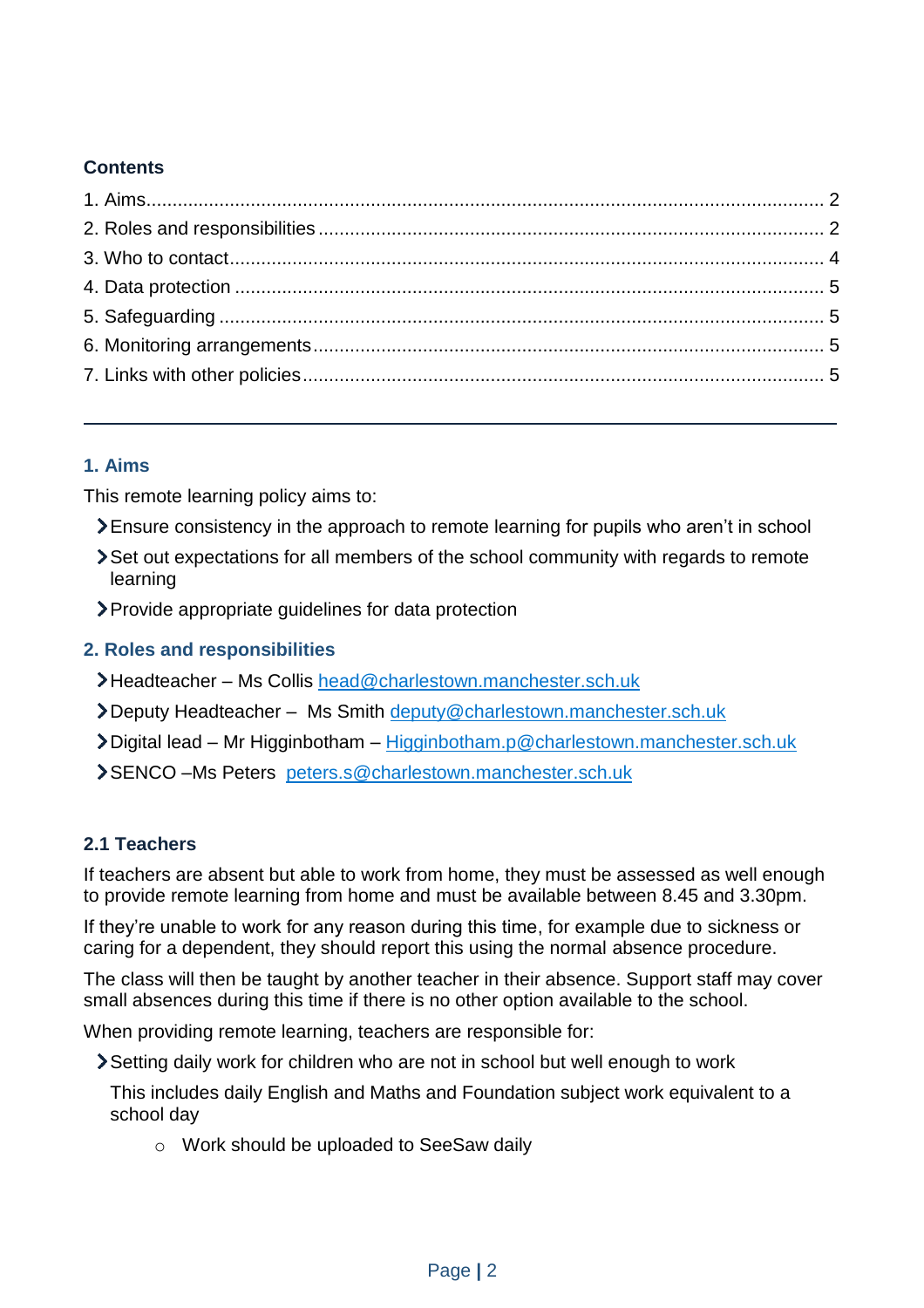- o Teachers can share the planning and preparation of this with partner teachers
- Providing feedback on work
	- o Teachers must acknowledge completed work on seesaw
	- o Support staff can mark work and provide feedback
- Xeeping in touch with pupils who aren't in school and their parents
	- o Children should log on to Seesaw daily
	- o The school will contact any family who have not logged on to offer support/advice
	- o Parents should email the class teacher with any concerns they have about online learning or contact the office

### **2.2 Teaching assistants**

When assisting with remote learning, teaching assistants must be available between their contracted hours to support the teachers.

When assisting with remote learning, teaching assistants are responsible for:

Supporting pupils who aren't in school with learning remotely

- o On Seesaw or via an alternative platform agreed by the school
- o Supporting the teacher and providing feedback to children on how to improve

#### **2.3 Subject leads**

Alongside their teaching responsibilities, subject leads are responsible for:

- Working with teachers teaching to make sure all work set is appropriate and consistent for remote learning.
- Support teachers with ideas to deliver the subject effectively
- Working with other subject leads and senior leaders to make sure work set remotely across all subjects is appropriate and consistent, and deadlines are being set an appropriate distance away from each other
- Monitoring the remote work set by teachers in their subject
- Alerting teachers to resources they can use to teach their subject remotely

### **2.4 Senior leaders**

Alongside any teaching responsibilities, phase leaders are responsible for:

- Co-ordinating and ensuring the remote learning approach across their phase is consistent
- Monitoring the effectiveness of remote learning in their phase through regular meetings with teachers and subject leaders, reviewing work set and reaching out for feedback from pupils and parents
- The digital lead is responsible for monitoring the security of remote learning systems, including data protection and safeguarding considerations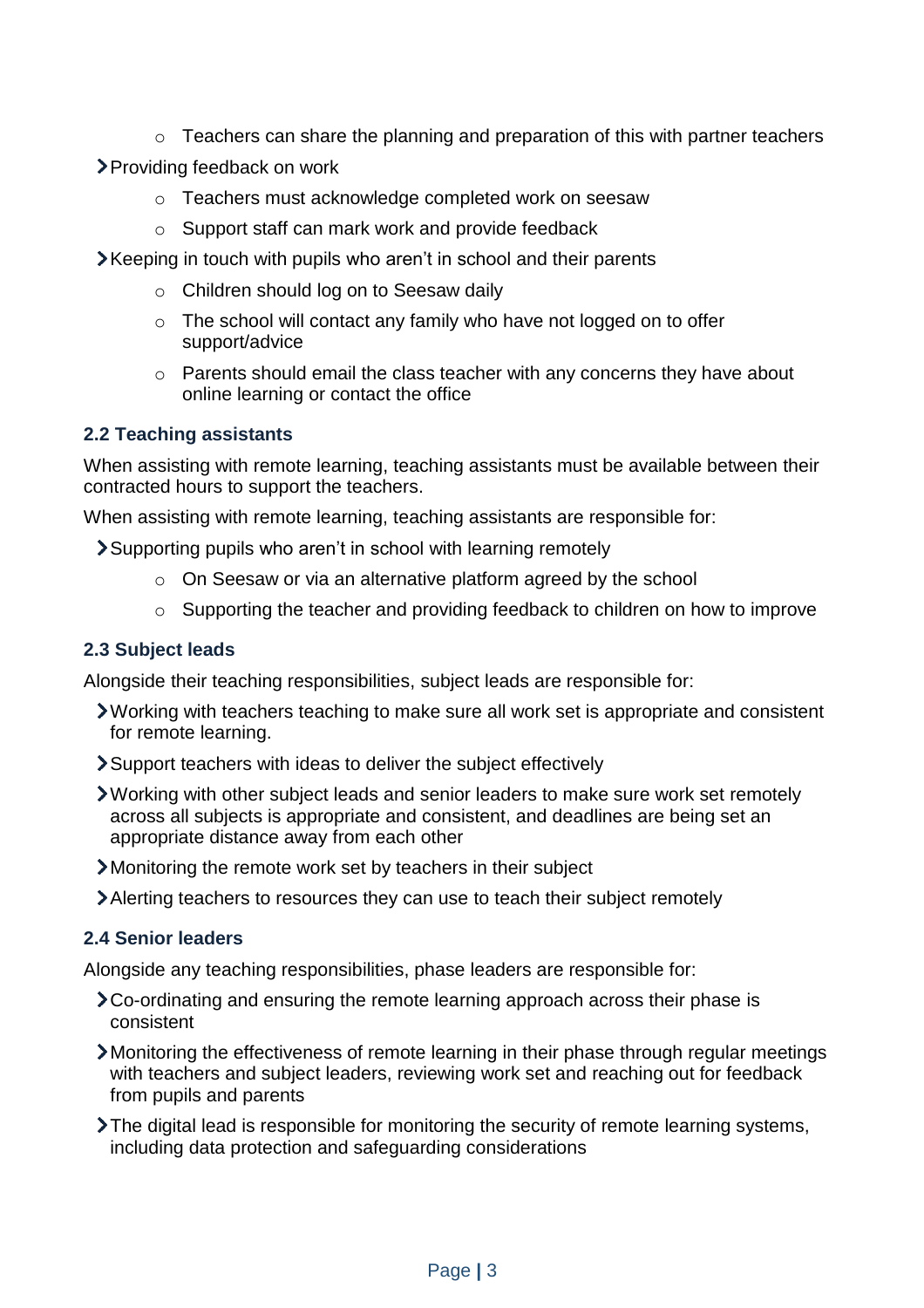# **2.5 Designated safeguarding lead**

The DSL is: Ms Smith. All concerns from remote learning should be recorded on CPOMS

# **2.6 IT staff**

Mr Barnes is responsible for:

- Fixing issues with systems used to set and collect work
- Helping staff and parents with any technical issues they're experiencing
- Reviewing the security of remote learning systems and flagging any data protection breaches to the data protection officer
- Assisting pupils and parents with accessing the internet or devices

# **2.7 Pupils and parents**

Staff can expect pupils learning remotely to:

- $\sum$  Be contactable during the school day although consider they may not always be in front of a device the entire time
- > Complete work to the deadline set by teachers
- Seek help if they need it, from teachers or teaching assistants
- Alert teachers if they're not able to complete work or need help

Staff can expect parents with children learning remotely to:

- Make the school aware if their child is sick or otherwise can't complete work
- Seek help from the school if they need it
- **Example 7** Be respectful when making any complaints or concerns known to staff

# **2.8 Governing board**

The governing board is responsible for:

- Monitoring the school's approach to providing remote learning to ensure education remains as high quality as possible
- Ensuring that staff are certain that remote learning systems are appropriately secure, for both data protection and safeguarding reasons

# <span id="page-3-0"></span>**3. Who to contact**

If staff have any questions or concerns about remote learning, they should contact the following individuals:

- Issues in setting work talk to the relevant subject lead or SENCO
- $\blacktriangleright$  Issues with IT talk to Mr Barnes
- Issues with their own workload or wellbeing talk to their phase lead or SLT
- Concerns about data protection talk to the data protection officer, Mr Higginbotham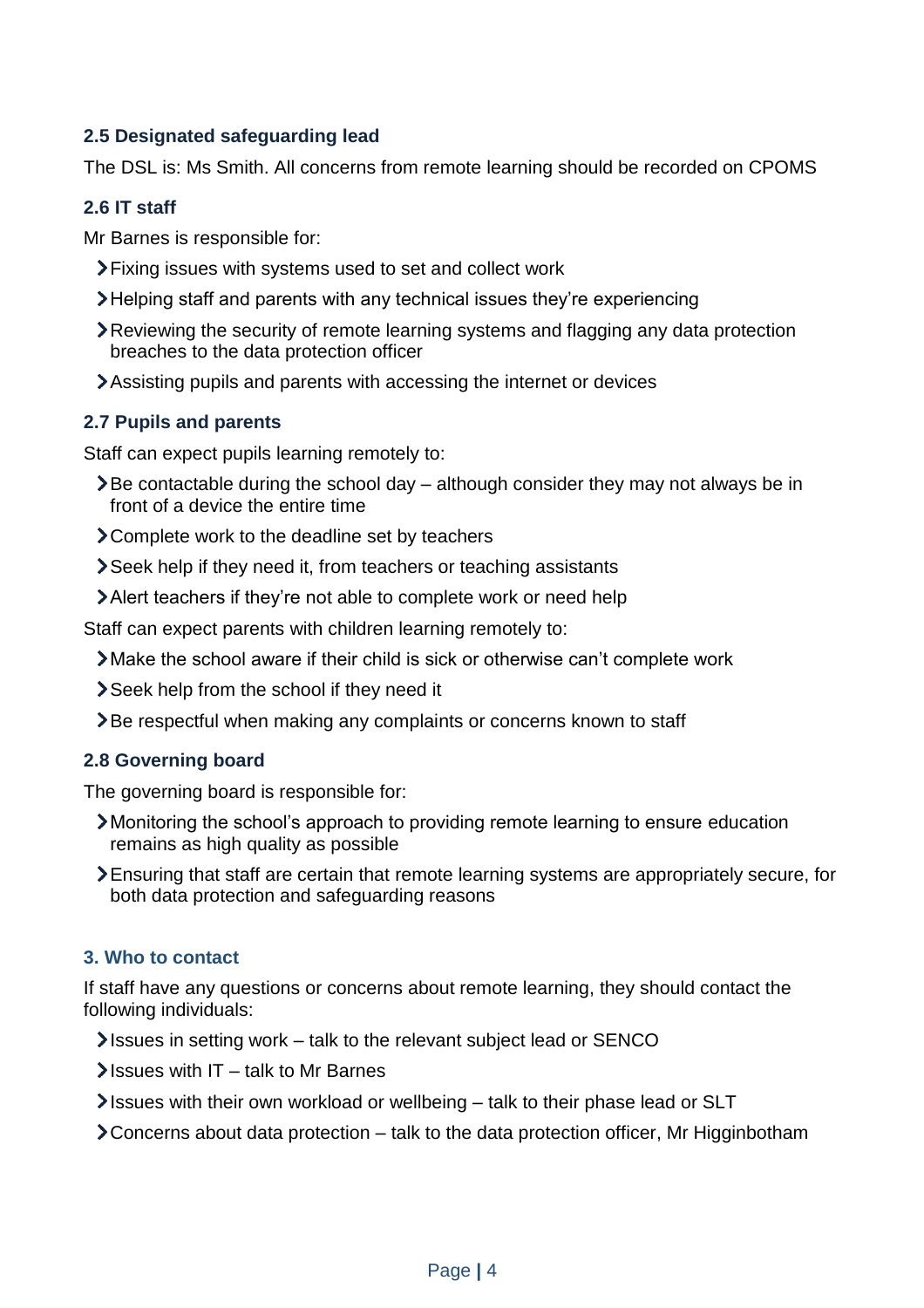Concerns about safeguarding – talk to the DSL, Mrs Smith or Mrs Morrison or any of the safeguarding team

#### <span id="page-4-0"></span>**4. Data protection**

#### **4.1 Accessing personal data**

When accessing personal data for remote learning purposes, all staff members will:

access the data, such as on a secure cloud service or a server in your IT network

use provided devices, such as laptops rather than their own personal devices

#### **4.2 Processing personal data**

Staff members may need to collect and/or share personal data such as email addresses as part of the remote learning system. As long as this processing is necessary for the school's official functions, individuals won't need to give permission for this to happen.

However, staff are reminded to collect and/or share as little personal data as possible online.

#### **4.3 Keeping devices secure**

All staff members will take appropriate steps to ensure their devices remain secure. This includes, but is not limited to:

- Keeping the device password-protected strong passwords are at least 8 characters, with a combination of upper and lower-case letters, numbers and special characters (e.g. asterisk or currency symbol)
- Ensuring the hard drive is encrypted this means if the device is lost or stolen, no one can access the files stored on the hard drive by attaching it to a new device
- Making sure the device locks if left inactive for a period of time
- Not sharing the device among family or friends
- Installing antivirus and anti-spyware software
- $\blacktriangleright$  Keeping operating systems up to date  $-$  always install the latest updates

#### <span id="page-4-1"></span>**5. Safeguarding**

All concerns should be recorded on CPOMS and referred to the Safeguarding team

#### <span id="page-4-2"></span>**6. Monitoring arrangements**

This policy will be reviewed in September 2022 by the senior leadership team.

#### <span id="page-4-3"></span>**7. Links with other policies**

This policy is linked to our:

>Behaviour policy